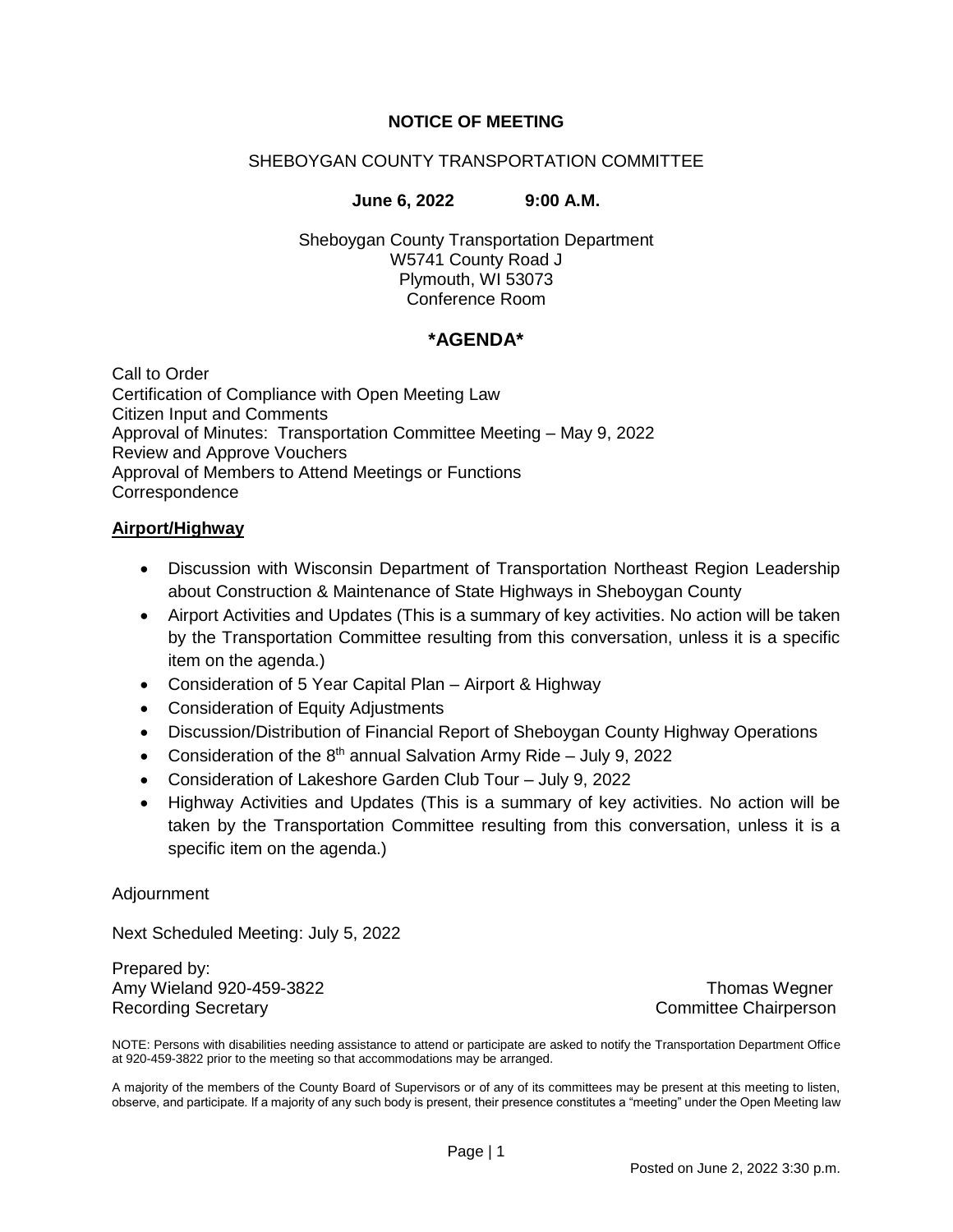as interpreted in State ex rel. Badke v. Greendale Village Board, 173 Wis. 2d 553 (1993), even though the visiting body will take no action at this meeting.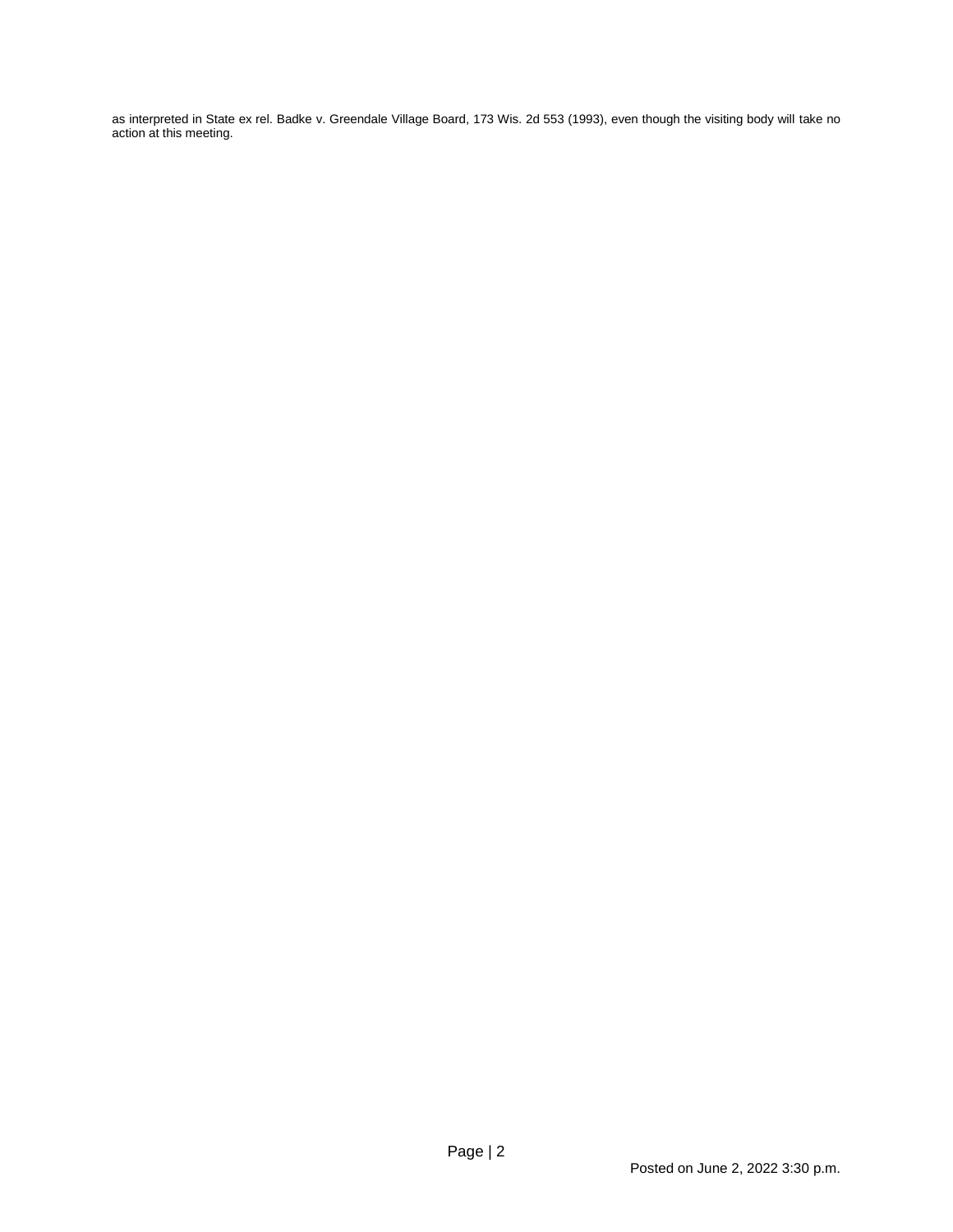### **SHEBOYGAN COUNTY TRANSPORTATION COMMITTEE MINUTES**

Sheboygan County Transportation Department W5741 County Road J Plymouth, WI 53073

| May 9, 2022             | Called to Order: 9:00 A.M.                                                                                                                                         | Adjourned: 10:25 A.M. |
|-------------------------|--------------------------------------------------------------------------------------------------------------------------------------------------------------------|-----------------------|
| <b>MEMBERS PRESENT:</b> | Thomas Wegner, Al Bosman, Jon Kuhlow, Roger Te Stroete, and<br>Jackie Veldman                                                                                      |                       |
| <b>ALSO PRESENT:</b>    | Adam Payne, Greg Schnell, Crystal Fieber, Bryan Olson, Mindy<br>Smith, Lucy Vue, Emily Stewart, Richard Hahn, James Meyer, Amy<br><b>Wieland and Matt Grenoble</b> |                       |

Chairman Wegner called the meeting to order at 9:00 a.m.

Chairman Wegner certified compliance with the open meeting law. The notice was posted at 2:00 p.m. on May 5, 2022.

No citizen input or comment was made.

There were no meeting minutes to approve.

Supervisor Bosman motioned and Supervisor Veldman seconded the motion to approve the vouchers. Motion carried with no nay votes.

There were no meetings or functions to approve for members.

There was no correspondence reported.

Supervisor Te Stroete motioned and Supervisor Kuhlow seconded the motion to approve the Burrow's Aviation LLC Leasehold Mortgages. Motion carried with no nay votes.

Fuel Flowage: Airport Superintendent Matt Grenoble provided explanation of the March and April 2022 Fuel Flowage reports.

Grenoble discussed options for future use of solar energy products or solar company leases at the Sheboygan County Memorial Airport.

Grenoble said that the airport employees are transitioning from winter to summer operations.

Supervisor Te Stroete motioned and Supervisor Bosman seconded the motion to approve Awarding Snow Removal Equipment Bid to M-B Companies. Motion carried with no nay votes.

Supervisor Veldman motioned and Supervisor Kuhlow seconded the motion to approve the 2022 T 28 Clinic – Paul Walters. Motion carried with no nay votes.

Supervisor Veldman motioned and Supervisor Bosman seconded the motion to approve an Intern at the Sheboygan County Memorial Airport. Motion carried with no nay votes.